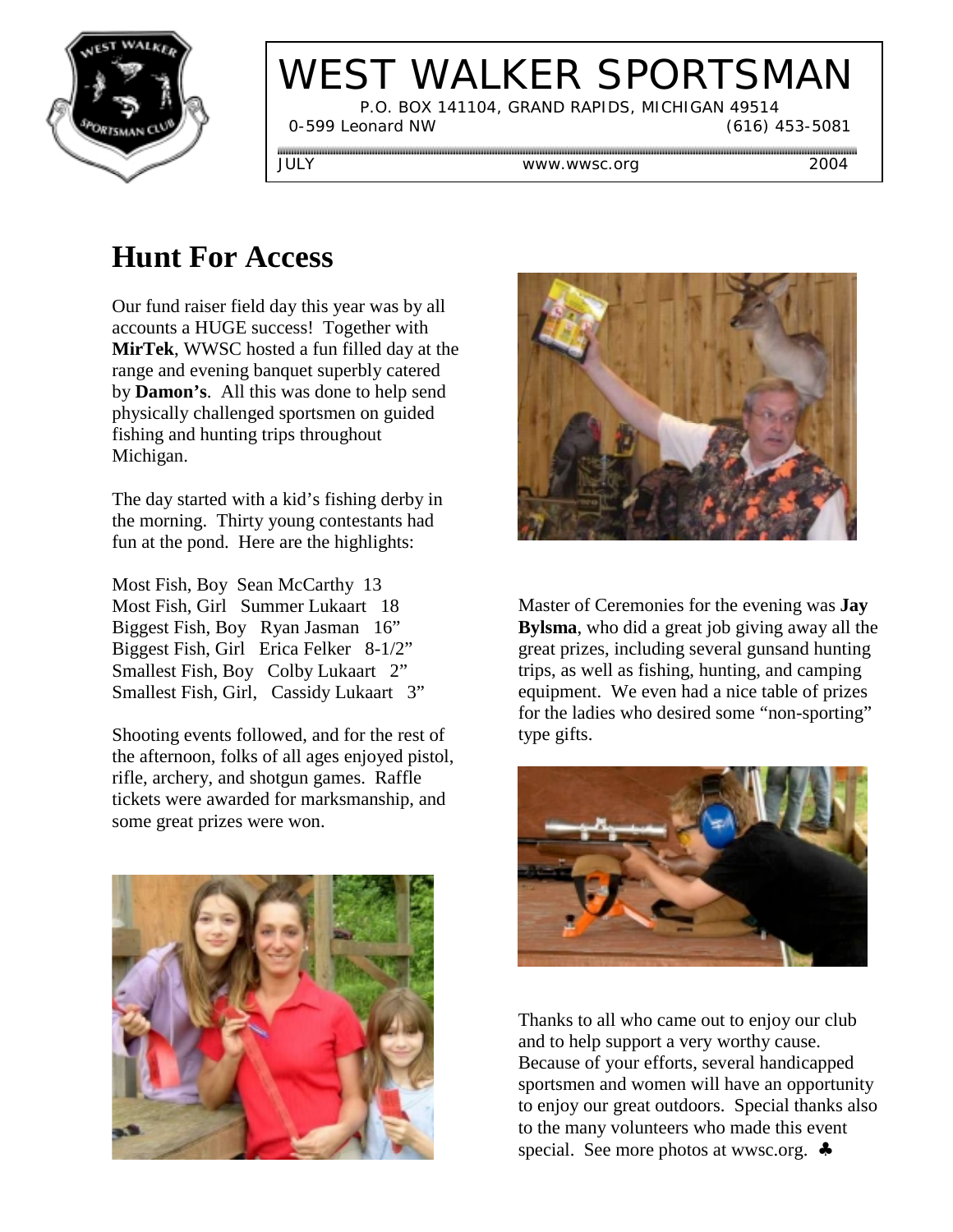### **Membership**

The current membership totals are:

- 1428 Associates
- 44 Charter
- 14 Charter Applicants
- 17 Honorary

Call Rich Vander Meer at 453-3255 with any questions you may have about your membership, or a missing newsletter.

#### **FOR SALE**

1996 Hurricane Deck Boat by **Geoffrey** 20 Ft. Deluxe W/ 150 HP Yamaha Road Trailer, Cover, and Extras \$12,000 call Pam 837-6811

### **Hunter Education**

Classes will be offered both in July and August at WWSC. The July class schedule is as follows:

| Saturday, 7/24 | 9:00 AM to 1:00 PM |
|----------------|--------------------|
| Tuesday, 7/27  | 7:00 to 9:00 PM    |
| Thursday, 7/29 | 7:00 to 9:00 PM    |
| Saturday, 7/31 | 9:00 AM to 1:00 PM |

The August sessions are:

| Saturday, 8/21 | 9:00 AM to 1:00 PM |
|----------------|--------------------|
| Tuesday, 8/24  | 7:00 to 9:00 PM    |
| Thursday, 8/26 | 7:00 to 9:00 PM    |
| Saturday, 8/28 | 9:00 AM to 1:00 PM |

You must attend all four sessions to complete the course. Pre-registration is required. There is a \$20 registration fee, with \$15 refunded on the last day of class. Contact Ron or Robin Kobel at 453-3645 (10:30 AM to 9:00 PM) for more information and to sign up. There are still a few spots available as of this writing for the July course, and more in August. ♣

# **Keg Shoot**

Attention all you Trap and Skeet shooters. Mark your calendars for the last two Wednesdays in August, the  $18<sup>th</sup>$  and  $25<sup>th</sup>$ . This will be the annual renewal of the Home/Away keg shoot with our friends from Caledonia. This will be a handicapped event, so shooters of all skill levels are welcome and encouraged. The more shooters we have, the better our chances of winning the bragging rights for this year! We will be shooting at Caledonia the  $18<sup>th</sup>$ , then back here at WWSC on the  $25<sup>th</sup>$ . The combined scores from both days will determine the winner. Make plans now to join the fun.  $\clubsuit$ 

# **Just For the Ladies**

Mark your calendars for Saturday, September  $11<sup>th</sup>$  to reserve the date. WWSC will be hosting a "Woman in the Outdoors" program sponsored by the National Wild Turkey Federation from 8:30 AM to 4:00 PM. You can expect to enjoy a full day of outdoor activities that can include Photography, Archery, Fly Fishing, Trap and Skeet, Firearms Safety, Rifle Marksmanship, and much more.

All activities will be led by seasoned sportsmen and sportswomen to insure Quality Instruction. Plan now to attend, and bring a friend to share the day with. All equipment will be furnished. The program will include a gourmet quality lunch, silent auctions, great prizes, and a good time for all who attend. Additional details and instructions for registration will be in next month's newsletter. ♣

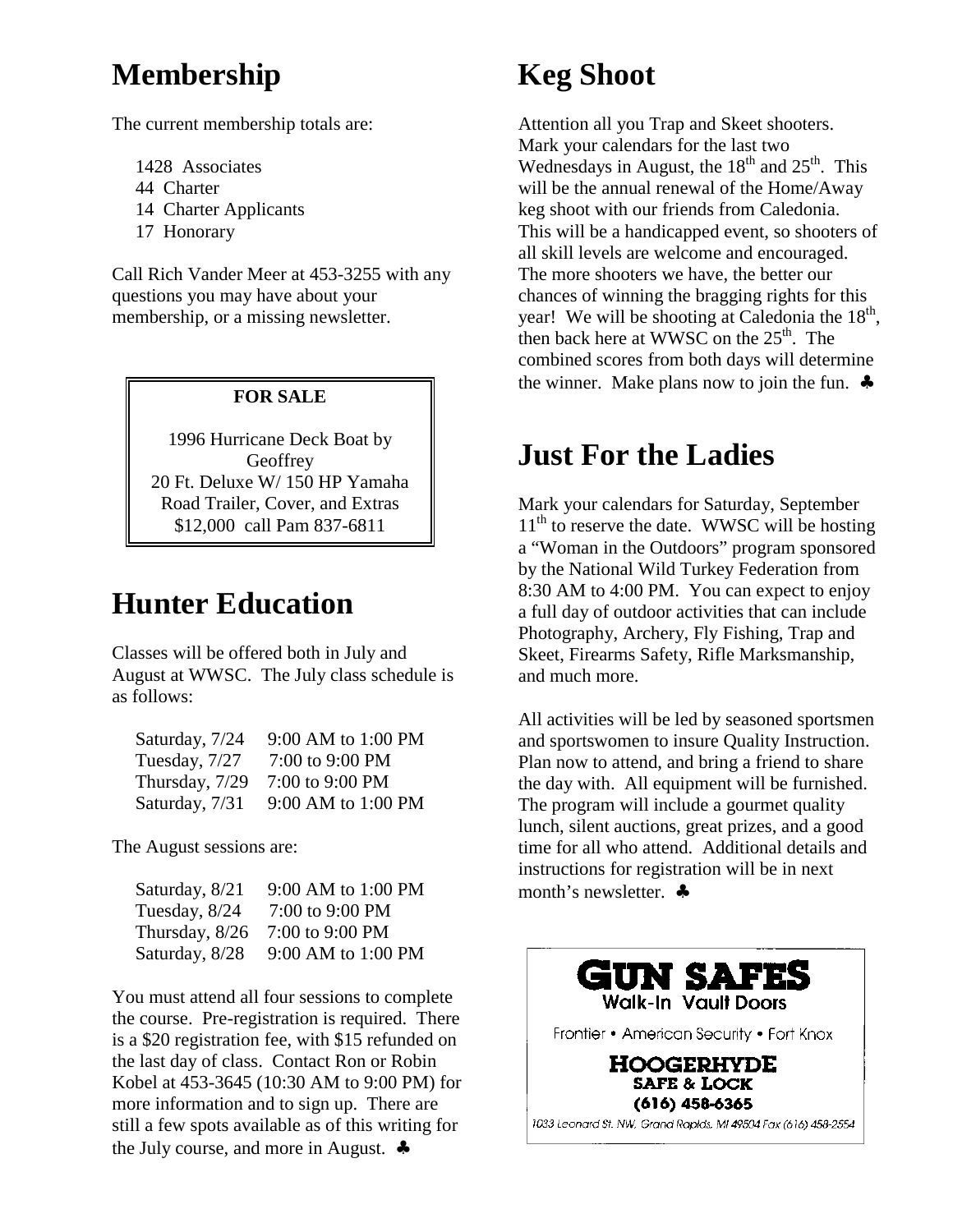| July                     |                  |                        |                          |                         |                | 2004             |                                         |  |  |
|--------------------------|------------------|------------------------|--------------------------|-------------------------|----------------|------------------|-----------------------------------------|--|--|
|                          |                  |                        |                          |                         |                |                  |                                         |  |  |
| Sun                      | Mon              | Tue                    | Wed                      |                         | Thu            | Fri              | Sat                                     |  |  |
|                          |                  |                        |                          |                         | $\mathbf{1}$   | $\overline{2}$   | $\overline{\mathbf{3}}$                 |  |  |
|                          |                  |                        |                          |                         |                |                  | Archery,<br>Trap & Skeet<br>$10$ to $2$ |  |  |
| $\overline{\mathbf{4}}$  | 5                | 6                      |                          | $\overline{7}$          | 8              | $\boldsymbol{9}$ | 10                                      |  |  |
|                          |                  |                        | Archery,                 |                         |                |                  | <b>Steel Plate</b>                      |  |  |
| Independence             |                  |                        | Trap & Skeet             |                         | <b>Charter</b> |                  | Archery,                                |  |  |
| <b>Day</b>               |                  |                        |                          |                         | <b>Meeting</b> |                  | Trap & Skeet                            |  |  |
|                          |                  |                        | 9 to 12 AM<br>6 to 10 PM |                         | 7:30           |                  | 10 to 2                                 |  |  |
| 11                       | 12               | 13                     |                          | 14                      | 15             | 16               | 17                                      |  |  |
| Archery,                 |                  |                        | Archery,                 |                         |                |                  |                                         |  |  |
| Trap & Skeet             |                  |                        | Trap & Skeet             |                         |                |                  | <b>Silhouette</b>                       |  |  |
| $10$ to $2$              |                  | 7 Yd Range             |                          |                         |                |                  | Archery<br>Trap & Skeet                 |  |  |
|                          |                  | <b>Closes 4:30</b>     | 9 to 12 AM<br>6 to 10 PM |                         |                |                  | 10 to 2                                 |  |  |
|                          |                  |                        |                          |                         |                |                  |                                         |  |  |
| 18                       | 19               | 20                     |                          | 21                      | 22             | 23               | 24                                      |  |  |
| <b>Cowboy Shoot</b>      |                  |                        | Archery,                 |                         |                |                  | <b>Outdoor Arch.</b>                    |  |  |
| Archery,<br>Trap & Skeet |                  |                        | Trap & Skeet             |                         |                |                  | Closed 9 to 1<br>Archery,               |  |  |
| 10 to 2                  |                  |                        | 9 to 12 AM               |                         |                |                  | Trap & Skeet                            |  |  |
|                          |                  |                        | 6 to 10 PM               |                         |                |                  | $10$ to $2$                             |  |  |
| 25                       | 26               | 27                     |                          | 28                      | 29             | 30               | 31                                      |  |  |
| Archery,                 |                  |                        | Archery                  |                         |                |                  | <b>Outdoor Arch.,</b>                   |  |  |
| Trap & Skeet             |                  |                        | Trap & Skeet             |                         |                |                  | & Skeet closed                          |  |  |
| 10 to 2                  |                  | <b>Board</b>           | 9 to 12 AM               |                         |                |                  | $9$ to $1$<br>Archery and               |  |  |
|                          |                  | <b>Meeting</b><br>7:00 | 6 to 10 PM               |                         |                |                  | Trap 10 to 2                            |  |  |
|                          |                  |                        |                          |                         |                |                  |                                         |  |  |
| <b>Aug</b>               | $\overline{2}$   | $\overline{3}$         |                          | $\overline{\mathbf{4}}$ | 5              | 6                | $\overline{7}$                          |  |  |
|                          |                  |                        | Archery,                 |                         |                |                  |                                         |  |  |
| Archery,                 |                  |                        | Trap & Skeet             |                         |                |                  | Archery,                                |  |  |
| Trap & Skeet             |                  |                        | 9 to 12 AM               |                         |                |                  | Trap & Skeet                            |  |  |
| 10 to 2                  |                  |                        | 6 to 10 PM               |                         |                |                  | 10 to 2                                 |  |  |
|                          |                  |                        |                          |                         |                |                  |                                         |  |  |
| 8                        | $\boldsymbol{9}$ | 10                     |                          | 11                      | 12             | 13               | 14<br><b>Steel Plate</b>                |  |  |
|                          |                  |                        | Archery,<br>Trap & Skeet |                         |                |                  |                                         |  |  |
| Archery,                 |                  |                        |                          |                         | <b>Charter</b> |                  | Archery,                                |  |  |
| Trap & Skeet             |                  |                        | 9 to 12 AM               |                         | <b>Meeting</b> |                  | Trap & Skeet                            |  |  |
| $10$ to $2$              |                  |                        | 6 to 10 PM               |                         | 7:30           |                  | 10 to 2                                 |  |  |